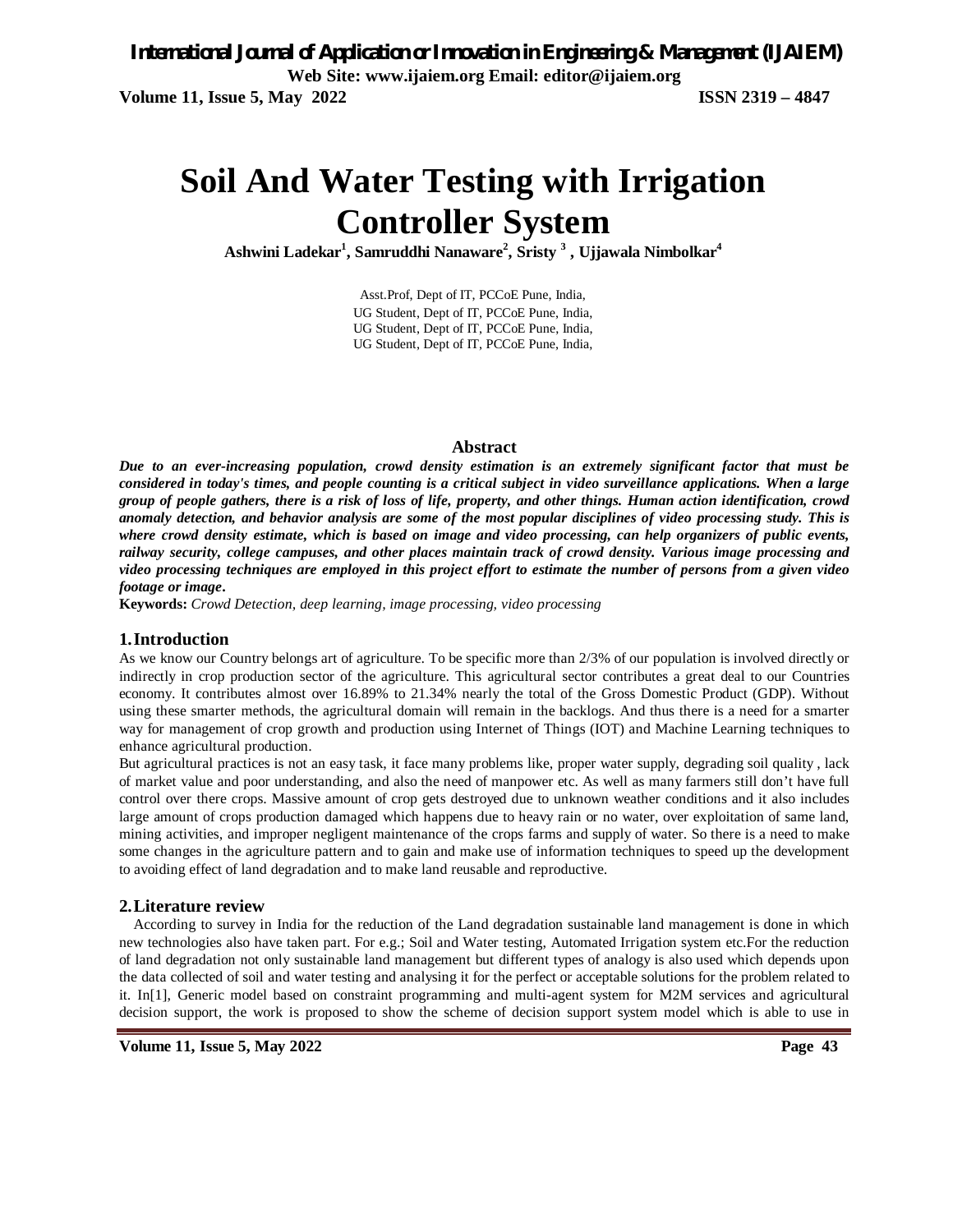**Volume 11, Issue 5, May 2022 ISSN 2319 – 4847**

agriculture. In this paper basically the explanation and justification of hybrid system is given which uses the MAS that is multi-agent system and constant programming which includes its paradigm also then the show their specific approach to it controller agent concept is the base of MAS and CP systems as mentioned. Also they have presented the tactile of constrain and technologies to be used in distributor type of architectural upon their proposed approaches of various system. Likewise mention in above paper we have also used the system of sensors which basically focus on sensing with the help of Aurdino chip and all the various property of soil and water according to field area to bring land productivity again and also ensure that the crops remain in healthy environment in various areas of soil content it provided after sensing information data of that field. And the method search in agricultural field having soil and water combinations can be used for avoiding land degradation with the help of sensor device. In [2], Salvati, L., Zitti, M. et. al. the research work titled "assessing the impact of ecological and economic factors on land degradation vulnerability through multi way analysis" has proposed that the land degradation is the problem across the world due to changing climatic conditions. Here the author have introduced to a time series evaluation of land degradation Vulnerability and this whole analysis was done with 'GIS procedure' about 30 years at level of municipality and they have made the 'regional vulnerability evaluation model' by including the deep study of data indicators. Vulnerability increased in last years in the main city that is in the 'central Italy' of it on which it is based. And they have done the analysis to find out the relationship between indicators in the study period. They have uses multi-component analysis and the whole paper so as to calculate the 'Land Vulnerability Index 'and 'Environmental Sensitive Index' based on MDA. In [3], Soil moisture analysis is proposed in the interest of soil quality and the importance has come to forefront of environment sustainability. Over 25 billion dollars is spend in USA for soil improvement (1998,wallencw and terry). The need to improve our quality of life and we have to recognize the importance of soil resources. Soil quality is depend upon water quality also (Doran & parkinn,1994)(kennedie and pependick ,1995). So total availability of water is key factor ,therefore its important to find different soil texture and their water holding capacity. In [4], Water provision and Environmental usability was proposed and water provisioning was highlighted.Without proper distribution of water many challenges are faced by the environment globally as well as locally. After studying different water types proper chemical analysis can be done and solutions can be provided. In [5], snaking et al..proposed the detection of soil quality. Total 2 types of soil testing methods were proposed : i) soil testing in labs (in this method testing of soil sample is done in labs and it takes long period of time); ii) mobile testing method (it is easy and it may not required long period, with this technique people will test the soil and suggest the farmers about fertilizers or other methods of improving the quality). Again in 1996 doran and parking developed the minimum dataset for soil quality. In [6], P.R. Owens, E.M. Rutledge et.al., Soil texture and types were proposed using different types of soil that has different requirements and they have different properties as well. Soil texture is the most important for deciding which crop is the most suitable for this type of land only some particular crops can be grown or planted are decided according to soil properties itself.

## **3.METHODOLOGY**

Production of crop primarily depend on soil fertility and moisture level present in soil and water & PH of soil and water. For suitable fertility level the soil and water nutrients or PH analysis is done mostly in lab & the manual or traditional methods of measuring soil nutrients are time consuming. Many farmers abstain to perform soil techniques in lab and grow some type of crop continuously so soil loses its level of fertility. So there are many systems that has been proposed to adopt site specific farming using soil texture and water provision table comparing to what % of water is required by what type of soil and until how long.

1.Soil Testing Device**:** we used it to measure humidity ,moisture ,temperature of soil to ensure the fertility of soil in agriculture & due to this we can easily select the suitable crops and fertilizer to be used. 2.Tensiometer: Tensiometer devices help us to measure the tension of soil water.

3. Soil/Moisture Sensors: In this the main purpose of soil and moisture sensor is measure the condition of water and soil. It is used in irrigation planning, climate research as well as in environmental science.

4. Arduino Chip: Arduino Chip which is electronic device based on hardware as well as software. We used it to read the data collected by the sensors and convert it into readable form , so with the help of Arduino chip we can easily read data . 5.Temperature probes: We use it to measures physical quantity of soil like temperature and all.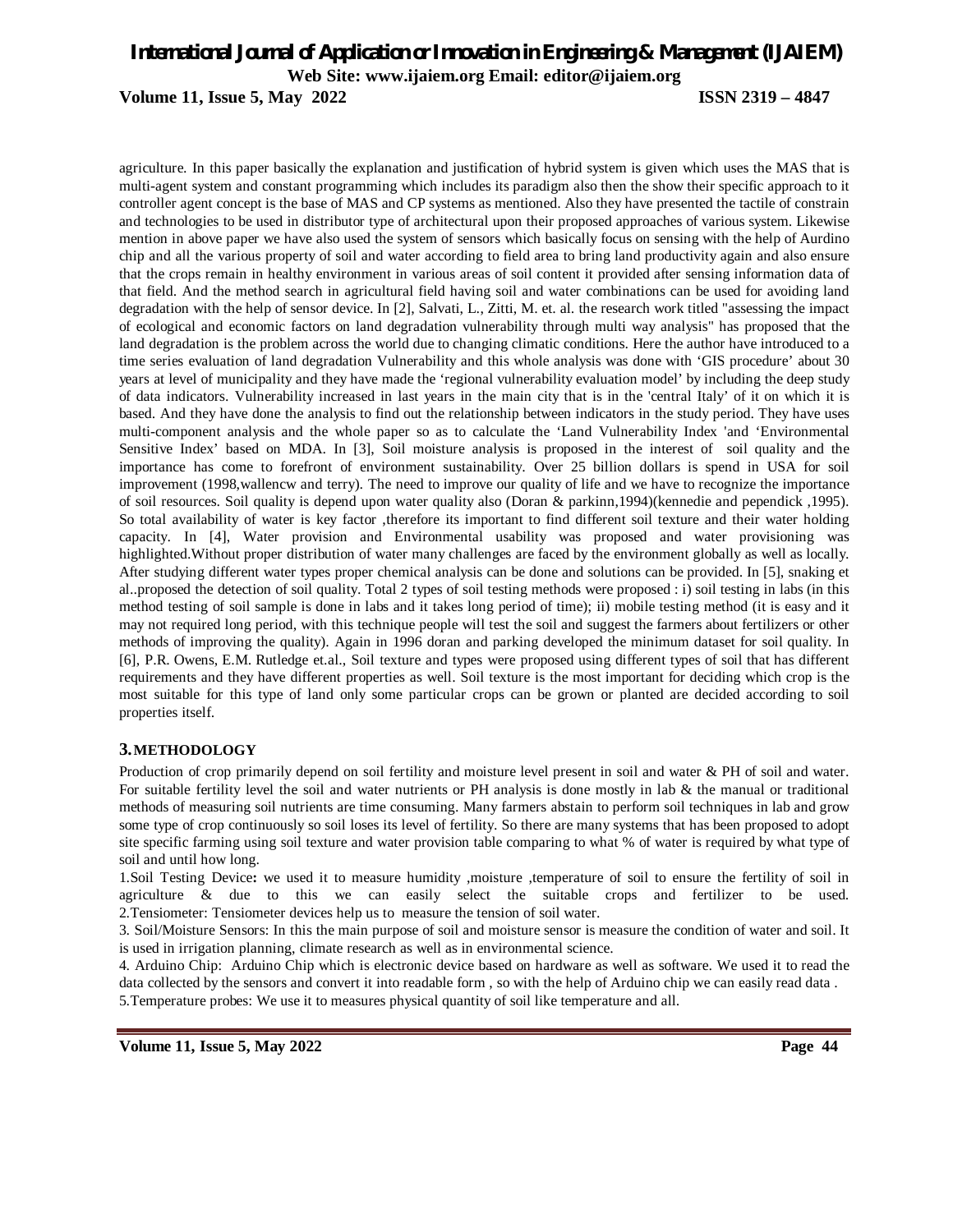## *International Journal of Application or Innovation in Engineering & Management (IJAIEM)* **Web Site: www.ijaiem.org Email: editor@ijaiem.org Volume 11, Issue 5, May 2022 ISSN 2319 – 4847**

Hence to make it reproducible we have come up with new technology of using sensors to detect deficiencies of the particular barren land and afterwards we can allow that much amount of water, nutrients, and fertilizers to that land so that it can be reproducible again for taking crop production on it. And the sensor also uses the soil Testing device, Tensiometer, Soil Moisture Sensors, Arduino Chip and Temperature probes like wise.



Figure 1. Flowchart for Proposed Controller system

## **A.Soil Type and Testing Tools**:

There are mainly 4 types of soil – Sandy, Slit, Loam and Clay. Which differ each other by features such as ribbon length, root growth restriction, water holding capacity, particle size. For differentiating between these soil types some traditional as well as modern methods/tools are used as shown below:

**Feel and appearance method- (traditional method)** It is traditional method to find amount of water present in the soil. The feel and appearance of a soil depending on its texture and water content present in soil.

**Soil moisture – (Modern Method)** Soil moisture represents the percentage of water present with in a soil. With help of this method we can calculate percentage water present in soil.

## *B. Soil pH*

Soil pH is a measure of the amount of acidity or alkalinity (basicity) that is present in the soil. Soil pH is a very import soil property Because Soil pH affects the amount of nutrients and chemicals that are soluble in soil water, and therefore we can find the amount of nutrients will plants need.

1.Plants cannot survive if the soil is too alkaline or acidic.

2.Different plants have there different requirements.

3.Plants like Indigo and Jute absorbs a lot of nutrients which later causes the land to turn barren.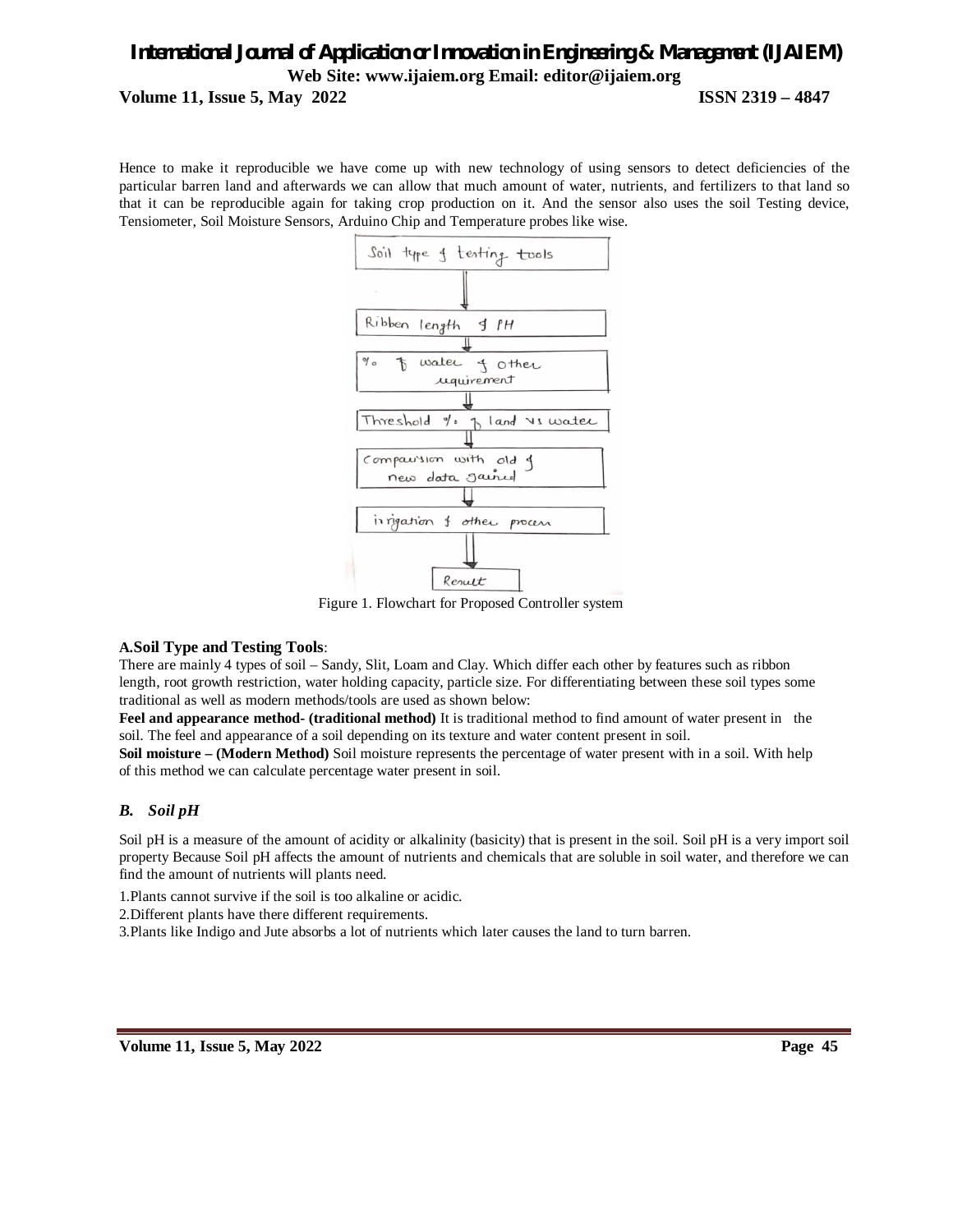**Volume 11, Issue 5, May 2022 ISSN 2319 – 4847**



Figure 2. pH table and rate of Alkalinity

## *C. % Of water and other requirement*

Every crop require a fixed amount of water but is each and every crops on that field is receiving water or not is more important. With proper distribution of water, fertilizers and different weed protectors is also required but if used in more than required amount it can destroy the whole field even after all the efforts made for taking care of the crops.

So proper precautions should be taken and adequate and appropriate farming methodologies should be implemented and be taken taken into the practice. Requirements Such as %of water, soil texture, Fertilizers, Proper farming methods and usability, ideologies used by farmers, weather conditions and crop breeding are the most important in the field of agriculture.

## *D.***Threshold % of Land vs Water**

This method determines the perfect value of water and soil type which are compatible for farther testing and plantation purpose. What type of land will be the most favourable and how much volume of water will be required can be retaliated together to get the perfect proportion or water vs land.<br> $\frac{dv}{dx}$   $\leftarrow$  Volumetric water content (%)



Figure 3. Volumetric water content vs soil matric graph

Various methods where in soil & water combinations are proposed in agriculture for more agricultural production of such system, the methods are like:

Irrigation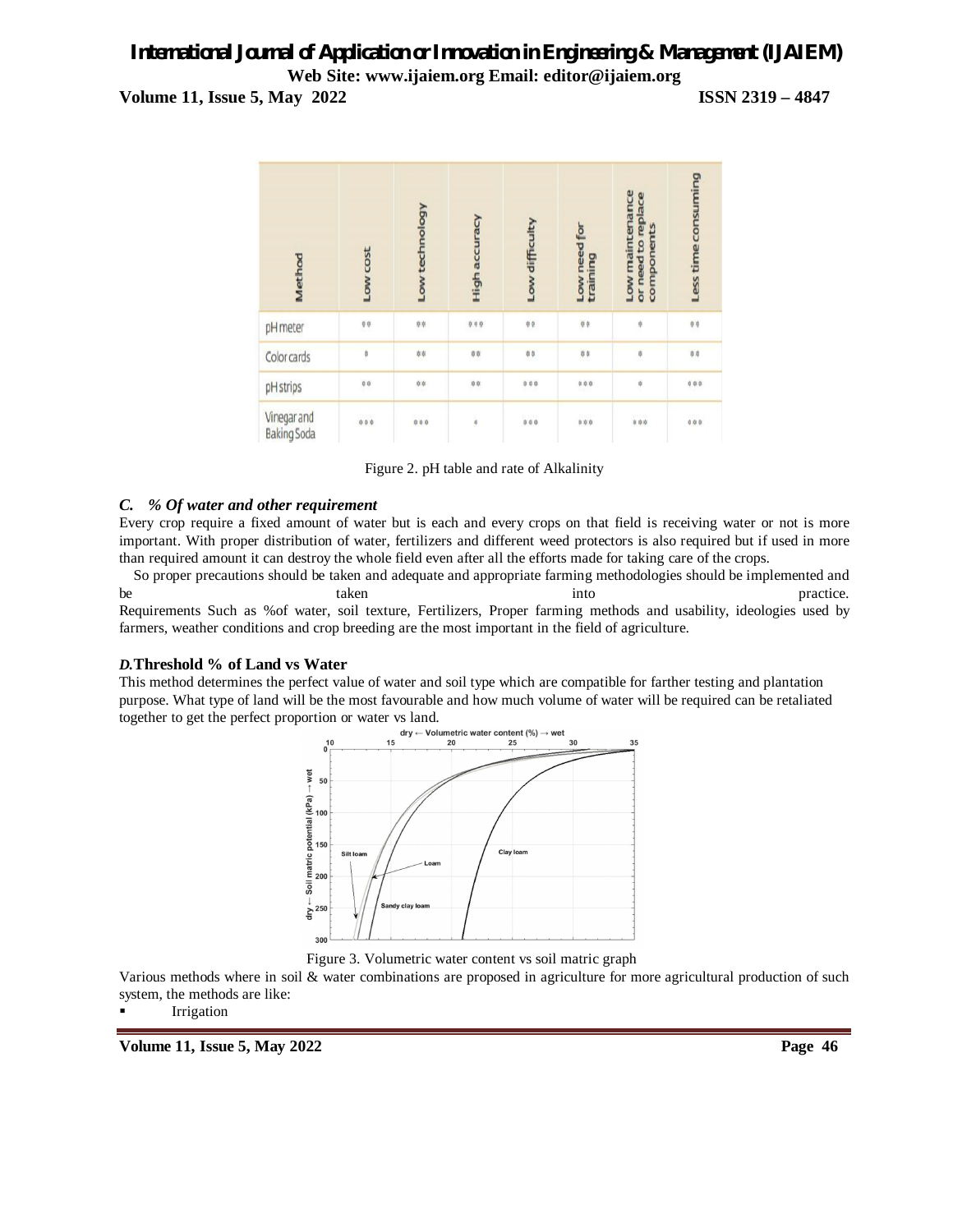**Volume 11, Issue 5, May 2022 ISSN 2319 – 4847**

- Dry farming
- Strip farming
- Contour farming

1)**Irrigation:** In irrigation the more important is soil and water quantity and also requires a through evolution of particular soil properties which will help to manage crops of irrigator.

2) **Dry farming:** it can be done on the dry lands by using irrigations in the regions where there is less availability of water and moisture less than 20 inches.

3) **Strip farming:** cultivation of field is done by forming long and narrow furrows, strips which needs repeatedly crop rotations. Used to overcome soil erosion effect also.

4) **Contour farming**: it has arrow patterns on fields on hilly areas and strips of equal widths. It is sustainable way of farming.

## **E. Soil and water relationship:**

This is necessary to do the study of soil and water relationship, as the soil structure affect free path of air, water and plant roots in the soil. So to do any type of farming we need to focus on firstly soil and water's quality and quantity in particular field area. For sensing all this type of the information we have made this system efficiently.

We have increase the productivity of land by providing the appropriate amount of water and soil content as well as more important nutrient present in soil for healthy development of crops. And because of this the land degradation problem is come in our hand with a great solution as well as this sensor system can work greatly in any type of soil.

## **4.OBSERVATIONS**

Some changes can be seen such as Improvement in land or soil quality and increase in productivity of land. If each and every step is considered and been implemented accordingly. As problem faced during working with new data collected and the old data already present and preserved years after years for agriculture practices can lead to some errors or problem. Therefore different methodologies are being practiced which leads to different solutions so the conditional errors will be reduced and favourability for the crop production and other agricultural related fields can be increased.

Different practices leads to different results. The results can be favourable as well as non -favourable but using revised methods and technologies reduces the chances of failure.

## **5. CONCLUSION**

This work concludes the Various Methods Where in Soil & Water Combinations Are Proposed in Agriculture for More Production for implementing SWOT system and evaluates the soil and water combinations to make use of barren lands for cultivation. Along these lines, for controlling land degradation this work gives a practical solution also for boosting the product yield of barren lands. This study has found that generally by using sensors we can enhance production and avoid the land degradation in better way.

The current way of agriculture practices feels outdated and needs to be improved as well as evolved and some significant changes in the way of agriculture need to be designed and implemented. We feel our project could help in evolving the way of farming and providing soil maintenance and most importantly provide specific data which is required, our way of farming will be very beneficial to all farmers or people. It will prove the fact that this new way of agriculture will develop and increase crop production.